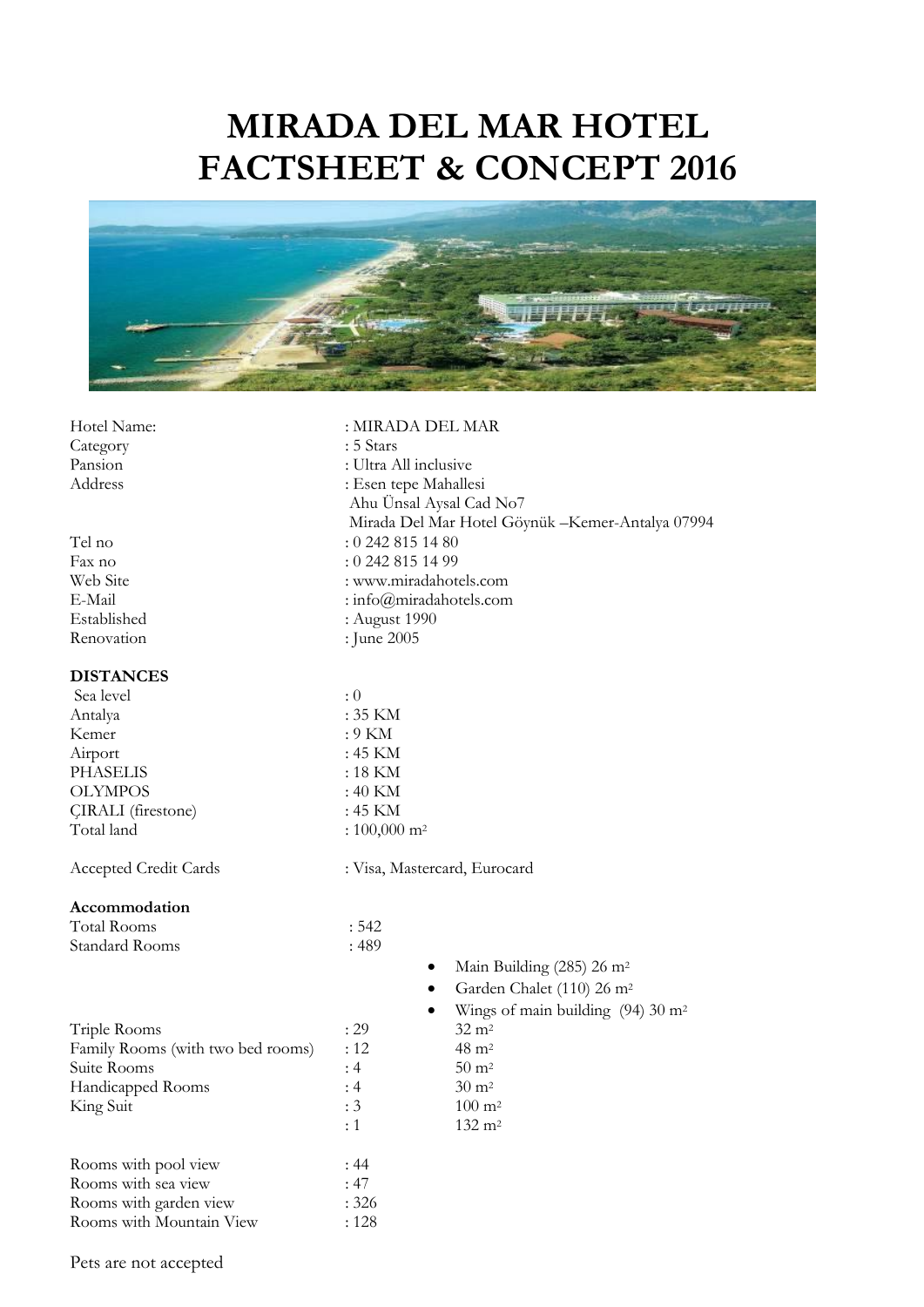## **STANDART ROOM (489)**



#### **TRIPPLE ROOMS (29)**



**FAMILY ROOMS (12)**



## Standard rooms are designed especially for the comfort and privacy of our guests: bedroom with a size of 26 m<sup>2</sup> (main building), 32 m<sup>2</sup> (Garden Chalet); 30 m<sup>2</sup> (wings rooms) (twin or French bed), a sofa (can be used as an extra bed), mini bar, aircondition, TV (with music channels), private safe, hair dryer, telephone (direct line), balcony, bath-tub, carpet.

Standard rooms are designed especially for the comfort and privacy of our guests: Bedroom with a size of 32 m<sup>2</sup> (twin or French bed), a special bed (can be used as an extra bed for two), mini bar, air-conditioner, TV (with music channels), private safe, hair dryer, telephone (direct line), balcony, bath-tub, carpet.

Family rooms, with a size of 48 m<sup>2</sup>, are designed for the comfort of the families, which

consist of 2 bedrooms; one with French bed the other with 2 twin beds. All the facilities are similar to the standard room.

## **SUIT ROOMS (4)**



A bed room and a living room (a sofa can be used as an extra bed), All the suit rooms are with sea-view. Bedroom size is 50 m<sup>2</sup> .

#### **HANDICAPPED ROOMS (4)**

4 rooms are designed for all the needs of our handicapped guests. The total usage area of the room is 30 m<sup>2</sup> and 3 of them are designed for complete handicapped and one is for semi handicapped guests.

## **KING SUIT (4)**



#### 3 KING SUITS 100 m<sup>2</sup> , 1 KING SUIT 132 m<sup>2</sup>

The comfortable King suits consist of 1 bedroom and 1 living room. 1 bar, 1 suit, 2 balconies (Jacuzzi). The comfortable living and bedrooms have LCD TV.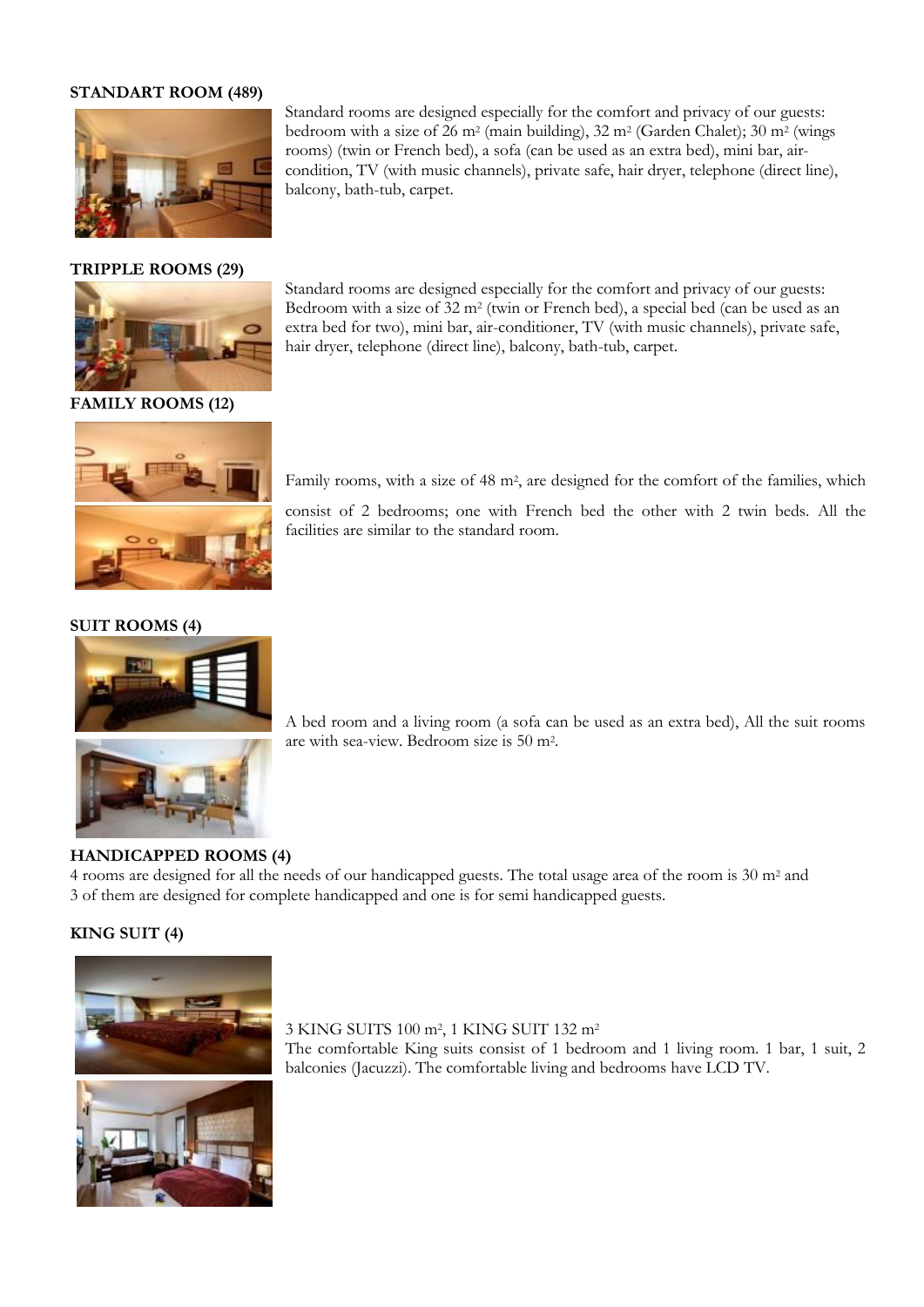# **POOL & BEACH**







Beach :  $260 \text{ Mt}$ <br>Pool :  $783 \text{ m}^2$ 

 $\text{Sides}$  :  $26 \text{ m} - 28 \text{ m} - 64 \text{ m}$ Pool for Children : 50 m<sup>2</sup> – Depth 35 cm Beach : Natural Sandbeach Sunbeds : Free of charge Mats : Free of charge<br>Beach towel : Free of charge : Free of charge

Pool  $\cdot$  783 m<sup>2</sup> – Depth 1, 40-1,40 Cm.<br>Pool -2 : 588 m<sup>2</sup> – Depth 1.40 Cm. Pool -2 :  $588 \text{ m}^2 - \text{Depth } 1,40 \text{ Cm.}$ <br>Relaxpool 3 :  $300 \text{ m}^2 - \text{Depth } 1,40 \text{ m}$  $: 300 \text{ m}^2 - \text{Depth } 1,40 \text{ m}$ Indoor Pool :  $160 \text{ m}^2 + 20 \text{ m}^2$  Children Pool Depth 1,50 m Aquapark (with 5 slides)  $: 110 M2 - \text{Depth} - 1,40 \text{ m}$ 

- 
- 
- 
- : Free of charge
- 
- : Free of charge













## **SPA & WELLNESS**



Total area  $: 3600 \text{ m}^2$ <br>Indoor Pool  $: 160 \text{ M2}$  $160 M2 + 20 m<sup>2</sup>$  Children pool Depth : 1.50 m Massage rooms : 16 Massage rooms + 2 VIP rooms with Jacuzzi Skincare, Body care, Pedicure, Manicure, Ajurveda Massage ( Indian Concept ), Thai

Massage, Mali Massage, Relax rooms

For guests who book a massage, Turkish bath and Sauna in the VIP areas is free of charge.

Free areas: 1 Turkish bath, 2 Saunas, 1 Steam bath, 1 Fitness Center



**Water sports for payment:**

Parasailing, Jet-ski, Banana, Rampage, Motopod, Patriot, Chariot, Ringo, Super Mable, Water-Ski, Wakeboard, Jet-boat Tour, Charter Tour

Water sports free of charge:

Canoe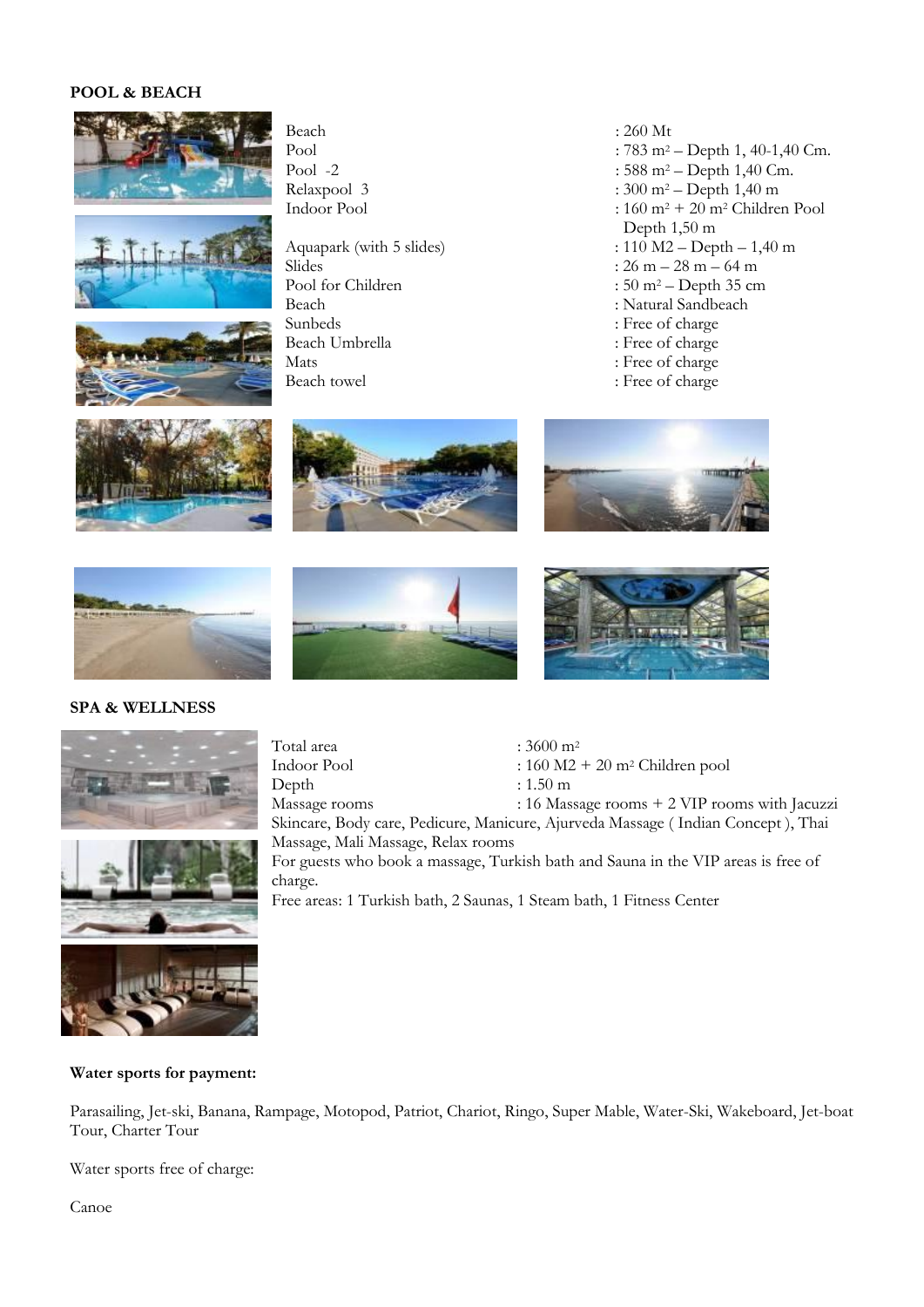## **RESTAURANTS**

### **VISTA MAIN RESTAURANT**



**TERRAZA BREAKFAST RESTAURANT**



With a capacity of 750 pax in a stylish atmosphere. We offer you a great choice of local and international cuisine for your breakfast.

With a capacity of 750 pax in a stylish atmosphere. We offer you a great choice of local

## **A LA CARTE RESTAURANTS**

5 Euro per person for reservation. Local alcohol and non alcohol drinks are served in glasses for free. Import alcohol drinks are for payment. alcohol and non alcohol drinks in bottles are for payment.

and international cuisine for your lunch and dinner.

## **LA BREZZA ITALIAN REUSTAURANT**



The terrace dining area with a capacity of 40 pax serving an authentic selection of Italian Cuisine, this stylish restaurant creates an intimate ambience. For reservation please contact to the guest relation by phone 222 or direct contact at the guest relation desk near by reception.

#### **PESCADO FISCH RESTAURANT**



An open air restaurant for 40 pax where you can enjoy the tastes of the sea food freshly coming from the Med. Sea in a cozy ambience by the sea. For reservation please contact to the guest relation by phone 222 or direct contact at the guest relation desk near by reception.

#### **ANATOLIA RESTAURANT**



(Dinner): This open- concept restaurant capacity of 40 pax offers regional and local Turkish dishes (including Ottoman) while enjoying exceptional view of the Med. For reservation please contact to the guest relation by phone 222 or direct contact at the guest relation desk near by reception.

## **TURQUESA**



**NOMADS TENT**



An alternative for daily dining, enjoy a wide range of drinks unlimited hot or cold snacks.130 pax capacity.

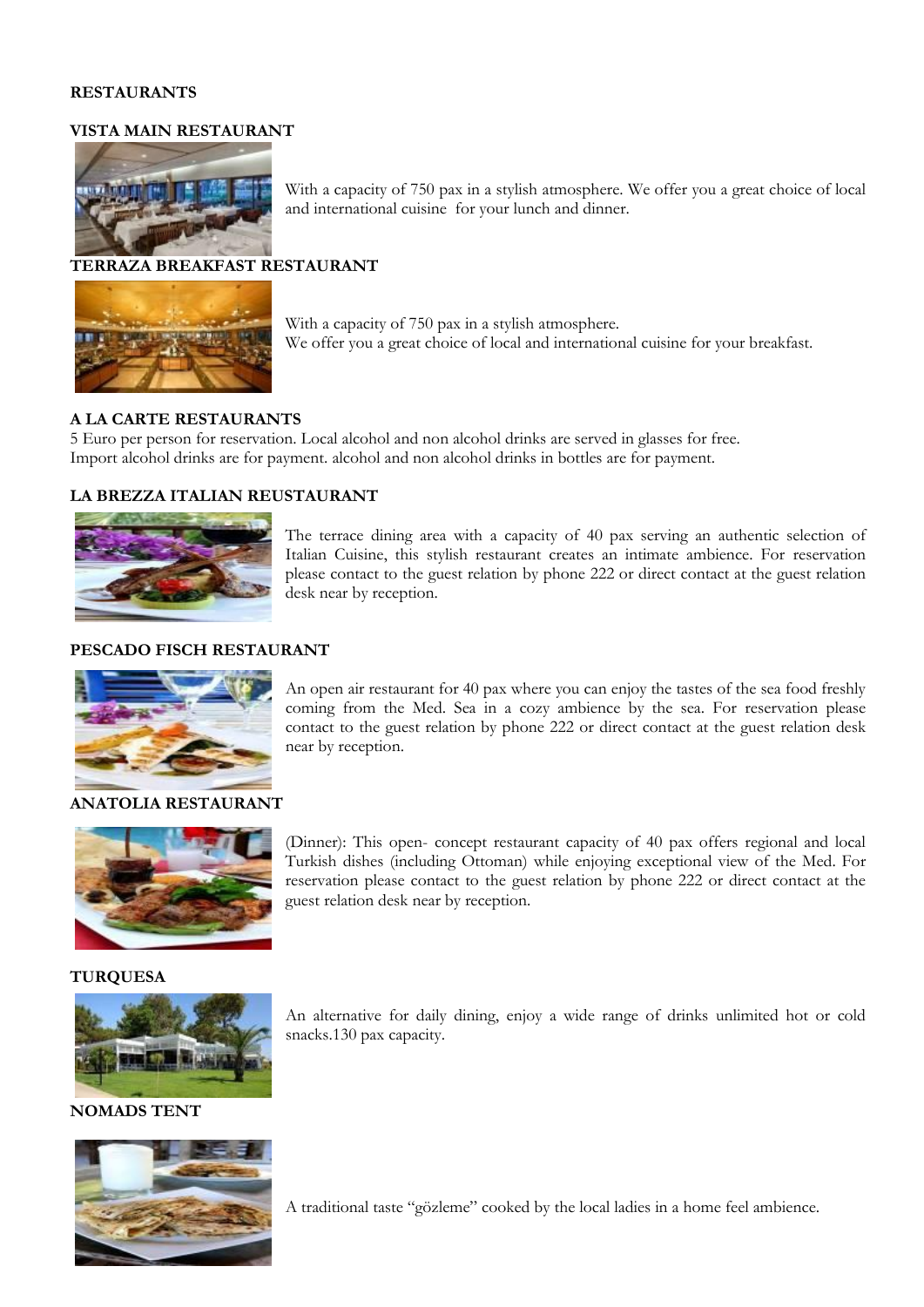## **INDOOR BARS**

## **LOBBY BAR**



**DISCO BAR** Service between 23:00 – 02:00.

#### **WORKING TIMES OF BARS**



Open 24 hours. Local alcohol and non alcohol drinks are served 24 hours for free. Certain import alcohol drinks are served free from 10:00 to 02:00. Sandwiches service is between  $24:00 - 07:00$  for free.

| Pool Bar     | $:10.00 - 24.00$  |
|--------------|-------------------|
| Beach Bar    | $:10.00 - 24.00$  |
| Siesta Bar   | $: 10.00 - 17:00$ |
| Ice & Pastry | $: 15.00 - 18.00$ |

## **ENTERTAINMENT / ANIMATION**





Amphitheater show : every day Animation : every day Beach Volley, Water polo, step-Aerobic, chess, mini golf, aqua gym, dart, air rifle, boccia, table tennis, Football, ) Evening Animation : every evening Türkish Night & Gala Evening : one week Turkish Night one week Gala Evening Live Musik : 2 times in a week

#### **KIDS WORLD – MINI CLUB**





The Mirada Kids Town is a fun place for our mini guests to spend their day. This professionally supervised program features numerous entertaining activities designed to make advantage of the natural environment of our hotel. Our mini guests of 4-12 years of age feel in our Fairytale Village as much at home, safe and comfortable as their parents.

Age group  $: 04 - 12$  Ages

Service Hours : 10:00 – 12.30 / 14:30 – 17.30<br>Baby Sitter : For payment (03-12 Ages)  $B$  For payment (03-12 Ages)





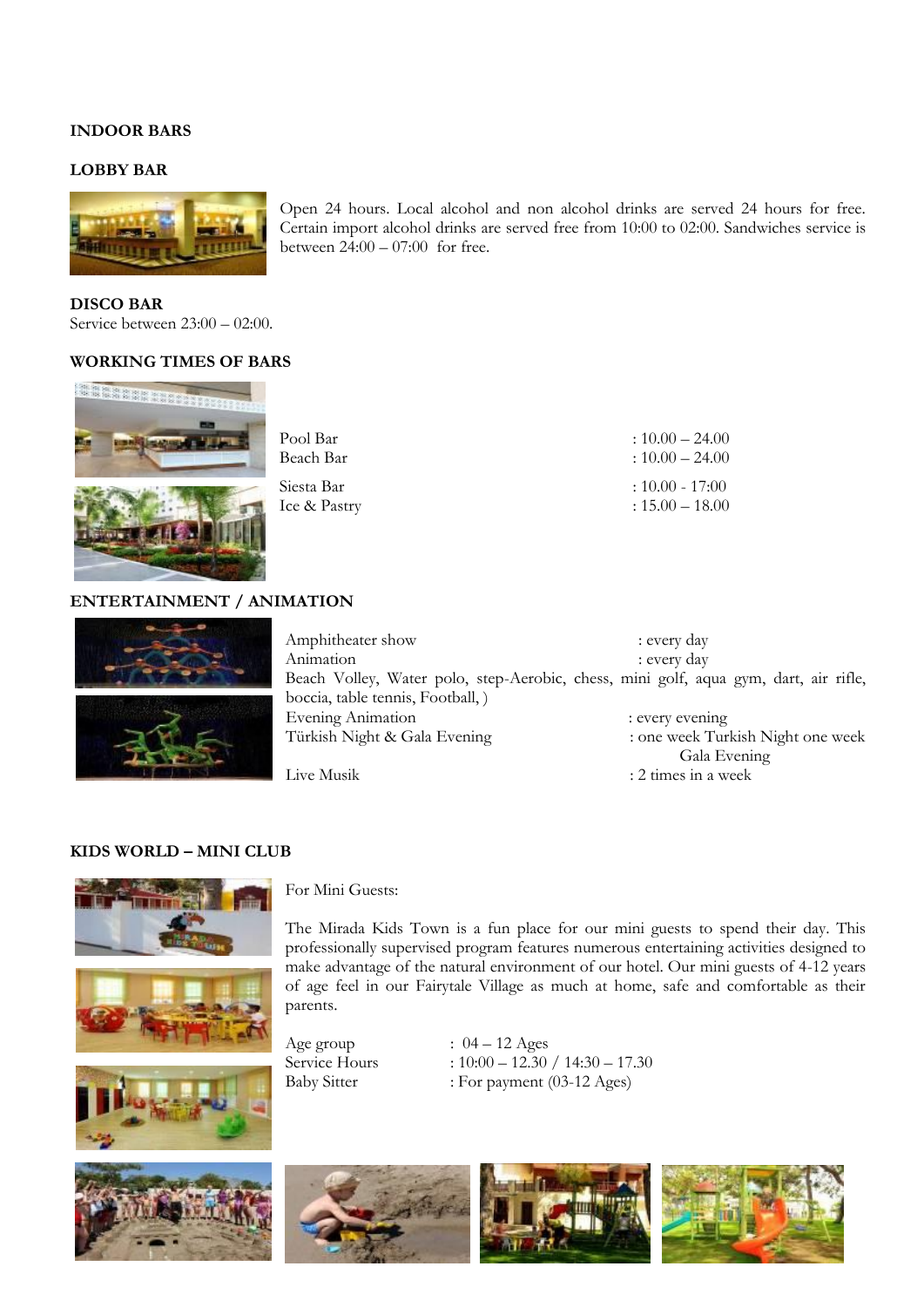## **TENNIS**



Total Tennis Courts : 7 Court Surface



**FOOTBALL FIELD**

Total Soccer Fields : 1 (18 m x 36 m)

## **CONFERENCE ROOMS**



Mirada del Mar Hotel offers 14 new conference rooms (Capacity maximum 800, minimum 24 pax ) regardless of the subject, duration and number of participants, one of our halls will definitely satisfy your expectations. Our halls are elegant area for important business or social events ...one can definitely ensure the success of your event..

All are equipped with audio and lighting systems, air-conditioning, telephone, computer - Internet connection, speaker systems, fire alarm system, television-video, photocopier, flip chart and other facilities.

| <b>SALONS</b>      | Area (m <sup>2</sup> ) | Height          | Width           | Length            | <b>Theatre</b> | <b>Classroom</b> | U Order | I Order | Cocktail | <b>Banquette</b> |
|--------------------|------------------------|-----------------|-----------------|-------------------|----------------|------------------|---------|---------|----------|------------------|
| <b>VERANO</b>      | 696                    | 7,5m            | 19,7 m          | 35,3 m            | 800            | 600              | 100     | 100     | 800      | 600              |
| <b>VERANO 1</b>    | 310                    | 7,5 m           | 19,7 m          | 15,7 m            | 350            | 240              | 40      | 50      | 350      | 240              |
| <b>VERANO 2</b>    | 386                    | 7,5 m           | 19,7 m          | 19,6 m            | 450            | 320              | 40      | 50      | 450      | 320              |
| <b>PRIMAVERA</b>   | 200                    | 3,75 m          | 8,97 m          | 22,3 m            | 180            | 120              | 40      | 40      | 180      | 120              |
| <b>CALIENTE</b>    | 156                    | $3,1 \text{ m}$ | 8,58 m          | $18,14 \;{\rm m}$ | 150            | 120              | 40      | 40      | 150      | 80               |
| <b>MARAVILLA 1</b> | 27                     | $3,4 \text{ m}$ | 4,7 m           | $5,7 \text{ m}$   | 30             | 18               | X       | 14      | X        | X                |
| <b>MARAVILLA 2</b> | 33                     | 3,4 m           | 4,7 m           | 7,1 m             | 35             | 24               | X       | 20      | X        | X                |
| <b>MARAVILLA 3</b> | 88                     | $3,4 \text{ m}$ | $6,75 \; m$     | 13 <sub>m</sub>   | 100            | 90               | 30      | 30      | 100      | 60               |
| <b>MARAVILLA 4</b> | 38                     | $3,4 \text{ m}$ | $4,5 \text{ m}$ | 8,4 m             | 50             | 30               | X       | 20      | X        | X                |
| <b>MARAVILLA 5</b> | 32                     | $3,4 \text{ m}$ | 4,6 m           | 7 m               | 40             | 24               | X       | 20      | X        | X                |
| <b>FUAYE</b>       | 342                    | $3,4 \text{ m}$ | X               | X                 | X              | X                | X       | X       | 250      | X                |
| <b>TERRAZA</b>     | 289                    | $3,4 \text{ m}$ | 17 <sub>m</sub> | 17 <sub>m</sub>   | 330            | 220              | 40      | 40      | 330      | 140              |
| <b>TERRAZA 1</b>   | 90                     | $3,4 \text{ m}$ | 9,5 m           | 9,5 m             | 100            | 60               | 27      | 24      | 100      | 50               |
| <b>TERRAZA 2</b>   | 84                     | $3,4 \text{ m}$ | 7 <sub>m</sub>  | 12 <sub>m</sub>   | 100            | 60               | 30      | 30      | 100      | 50               |
| <b>LA BREZZA</b>   | 90                     | $3,4 \text{ m}$ | 9,5 m           | 9,5 m             | 100            | 60               | 27      | 24      | 100      | 50               |
| <b>PESCADO</b>     | 90                     | $3,4 \text{ m}$ | 9,5 m           | 9,5 m             | 100            | 60               | 27      | 24      | 100      | 50               |

# **Convention / Meeting Rooms and Capacities**







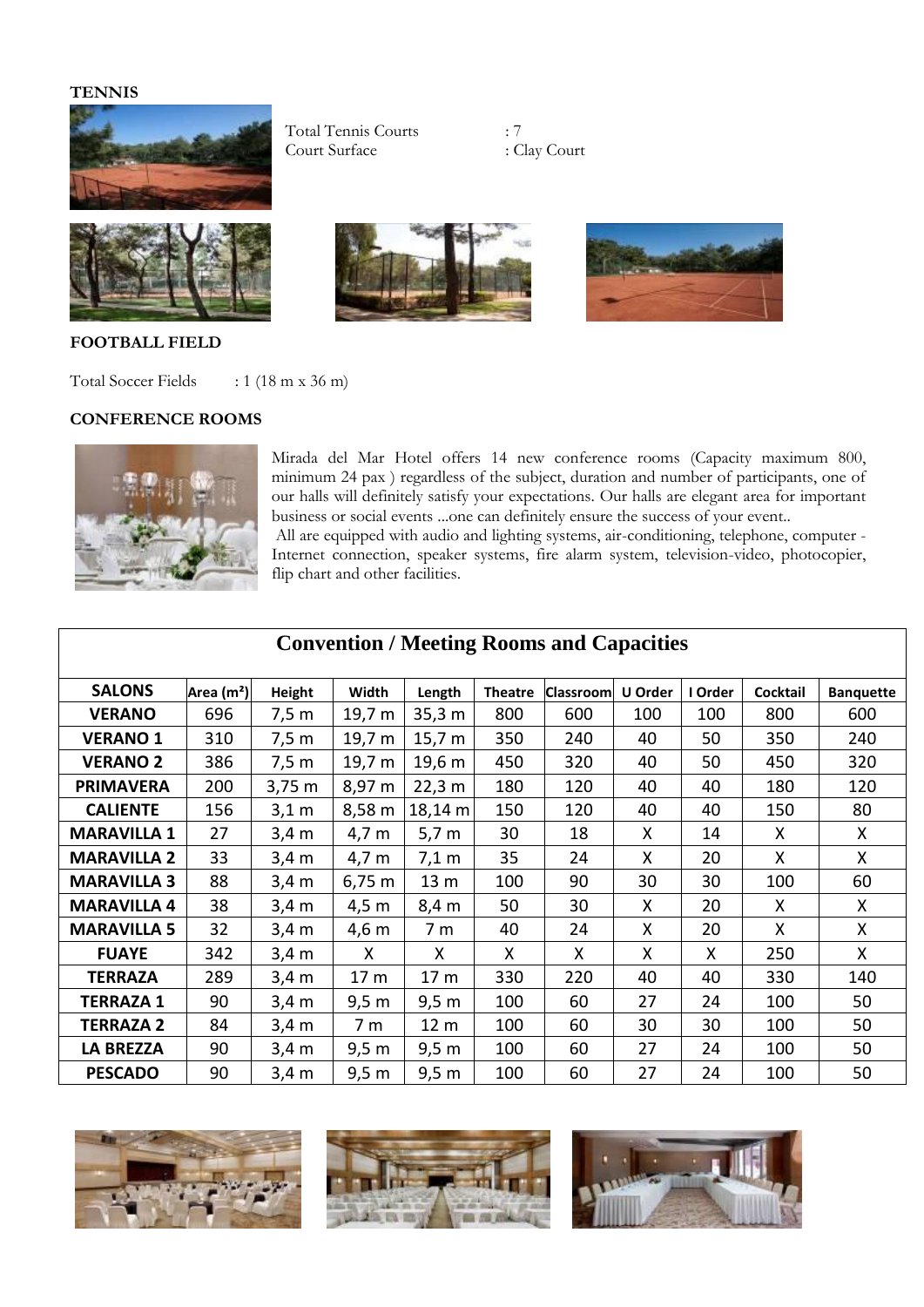# **MIRADA DEL MAR HONEYMOON CONCEPT**

Welcome Cocktail Heart shape key ring Fruit basket & wine 1 Rose Decoration of the bed ( individual petals of flowers) Bathrobe & Slippers Appetizers and Dessert Free Massage (15 min.) 50 % discount at hairdresser

| Mirada Del Mar 2016 Ultra All Inclusive Concept             |                 |                    |                                                                                                     |  |
|-------------------------------------------------------------|-----------------|--------------------|-----------------------------------------------------------------------------------------------------|--|
| Meal                                                        | Hours           | Place              | Menu                                                                                                |  |
| <b>Breakfast</b>                                            | $07:00 - 10:00$ | Terraza Restaurant | Buffet                                                                                              |  |
| Late Breakfast                                              | $10:00 - 11:00$ | Terraza Restaurant | Buffet                                                                                              |  |
| Lunch                                                       | $12:30 - 14:30$ | Vista Restaurant   | <b>Buffet</b>                                                                                       |  |
| Snack                                                       | $12:00 - 15:00$ | Turquesa           | Pizza, French Fries, Spaghetti, Fruit, Salad, Dessert,                                              |  |
| Turkish Pizza                                               | $11:00 - 15:30$ | Nomad tent         | Turkish Pizza, Ayran                                                                                |  |
| Ice & Dessert                                               | $15:00 - 18:00$ | Patisserie         | Ice, Salty and sweet dessert                                                                        |  |
| Dinner                                                      | $19:00 - 21:00$ | Vista Restaurant   | <b>Buffet</b>                                                                                       |  |
| Midnight Snack                                              | $23:00 - 24:00$ | Mira Restaurant    | Soup, Spaghetti, Salad, Fruits, Dessert                                                             |  |
| Sandwich                                                    | $00:00 - 07:00$ | Lobby Bar          | Sandwich                                                                                            |  |
| A La Carte Restaurants are with reservation and for payment |                 |                    |                                                                                                     |  |
| (On Mondays all the A La Carte Restaurants are closed)      |                 |                    |                                                                                                     |  |
| Pescado Restaurant                                          | $19:30 - 22:00$ | Table Service      | A la Carte Menu, drinks which are included in Concept                                               |  |
| La Brezza Restaurant                                        | $19:30 - 22:00$ | Table Service      | A la Carte Menu, drinks which are included in Concept                                               |  |
| Anatolia Restaurant                                         | $19:30 - 22:00$ | Table Service      | A la Carte Menü, drinks which are included in Concept                                               |  |
| Getränke Konzept                                            |                 |                    |                                                                                                     |  |
| Terraza Restaurant                                          | $07:00 - 10:00$ | Self Service       | Tea, Coffee, Fresh Orange juice, Water, Concentrate drinks                                          |  |
| Terraza Restaurant                                          | $10:00 - 11:00$ | Self Service       | Tea, Coffee, Fresh Orange juice, Water, Concentrate drinks                                          |  |
| Vista Restaurant                                            | $12:30 - 14:30$ | Self Service       | Local alcohol drinks (Raki, Beer) Wine (Rose, red, white)<br>concentrate drinks, Water, Tea, Coffee |  |
| Vista Restaurant                                            | $19:00 - 21:00$ | Self Service       | Local alcohol drinks (Raki, Beer) Wine (Rose, red, white)<br>concentrate drinks, Water, Tea, Coffee |  |
| Snack Bar                                                   | $12:00 - 15:30$ | Self Service       | Local alcohol drinks (Raki, Beer) Wine (Rose, red, white)<br>concentrate drinks, Water, Tea, Coffee |  |
| Pool Bar                                                    | $10:00 - 24:00$ | Self Service       | Cold - warm alcohol non alcohol drinks, certain import<br>drinks                                    |  |
| Lobby Bar                                                   | 24 Hours        | Self Service       | Cold - warm alcohol non alcohol drinks, certain import<br>drinks from $10:00 - 02:00$ o'clock       |  |
| Spa Juice Bar                                               | $09:00 - 21:00$ | Self Service       | Concentrate Drinks, Water                                                                           |  |
| Beach Bar                                                   | $10:00 - 24:00$ | Self Service       | Cold - warm alcohol non alcohol drinks, certain import<br>alcohol drinks,                           |  |
| Siesta Bar                                                  | $10:00 - 17:00$ | Self Service       | Cold - warm alcohol non alcohol drinks, certain import<br>alcohol drinks,                           |  |
| Turquesa Bar                                                | $10:00 - 17:00$ | Self Service       | Local alcohol and alcohol free drinks (Raki, Beer), Wine (<br>Red, Rose, White), concentrate drinks |  |
| Disco                                                       | $23:00 - 02:00$ | Self Service       | Local alcohol and alcohol free drinks, warm as well as import<br>drinks are for Payment             |  |